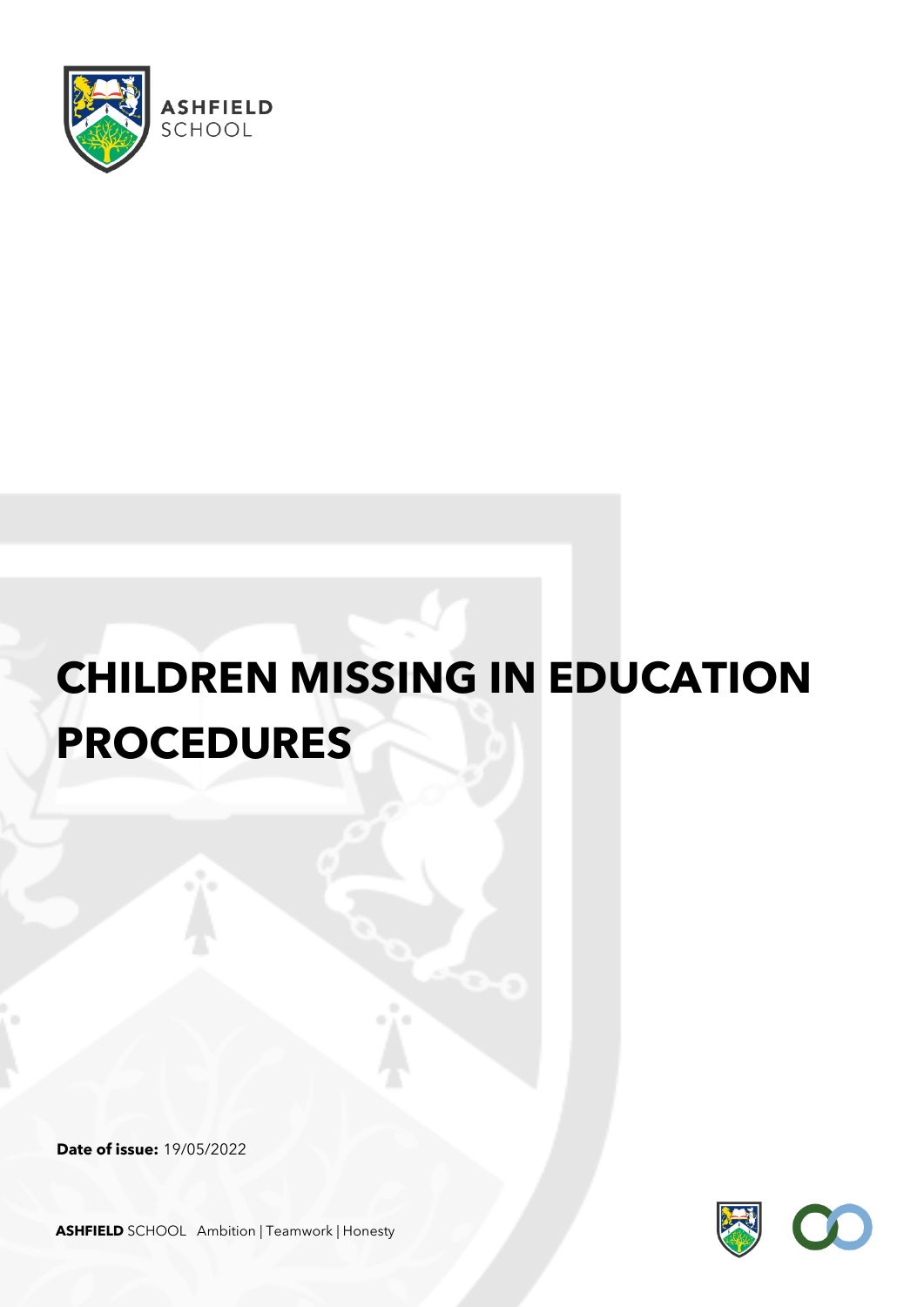# **Key Contacts**

| Role                                             | <b>Name</b>                               | <b>Contact Details</b> |
|--------------------------------------------------|-------------------------------------------|------------------------|
| Designated Governor for<br>Child Protection      | Mr S Pollard                              | 01623 455000           |
| Designated Senior Person for<br>Child Protection | Mr D Nicholls                             | 01623 455000           |
| Designated Deputy Person<br>for Child Protection | Mrs S Marsh                               | 01623 455000           |
| Children Missing Officer -<br>Nottinghamshire    | Glen Scruby<br>Glen.scruby@nottscc.gov.uk | 06123433170            |

#### **We all have a responsibility for a child's attendance, speak to a service, do not assume that somebody else will be dealing with it!**

**Children Missing Officer (CMO)** Glen Scruby 01623 433170 [glen.scruby@nottscc.gov.uk](mailto:glen.scruby@nottscc.gov.uk) **MASH – Multi Agency Safeguarding Hub** For children at risk of harm or actual harm. 0300 500 80 90 [Mash.Safeguarding@nottscc.gcsx.gov.u](mailto:Mash.Safeguarding@nottscc.gcsx.gov.uk) [k](mailto:Mash.Safeguarding@nottscc.gcsx.gov.uk) **Traveller Advice (not referrals)** Toni Greenway 01623520051 [toni.greenway@nottscc.gov.uk](mailto:toni.greenway@nottscc.gov.uk) **Early Help Unit (EHU)**

01623 433500 [early.help@nottscc.gov.uk](mailto:early.help@nottscc.gov.uk) **Register Queries (TSS)** South: Cassandra Marriott – 0115 8546040 North: Lucy Jephson - 01623 520087 West: Alyson Baxter – 01623 434756 **Virtual School – Looked After Children** Sue Denholm

01623 434149 [sue.denholm@nottscc.gov.uk](mailto:sue.denholm@nottscc.gov.uk)

**NLC – Exclusions** 0115 9675002

[exclusions@tlc.notts.sch.uk](mailto:exclusions@tlc.notts.sch.uk) **School Admissions** 01623 433499

[admissions.ed@nottscc.gov.u](mailto:admissions.ed@nottscc.gov.uk) [k](mailto:admissions.ed@nottscc.gov.uk)

**Fair Access** Karen Hughman 0115 977 2572 [karen.hughman@nottscc.gov.uk](mailto:karen.hughman@nottscc.gov.uk) **Special Educational Needs Team (SEN)** 0115 9773779 [casework.teamleader@nottscc.gov.u](mailto:casework.teamleader@nottscc.gov.uk) [k](mailto:casework.teamleader@nottscc.gov.uk) **Elective Home Education (EHE)** 01159 772573 [EHE@nottscc.gov.uk](mailto:EHE@nottscc.gov.uk) **Health Related Education Team** 01623 799157

[hretoffice@fountaindale.notts.sch.uk](mailto:hretoffice@fountaindale.notts.sch.uk)

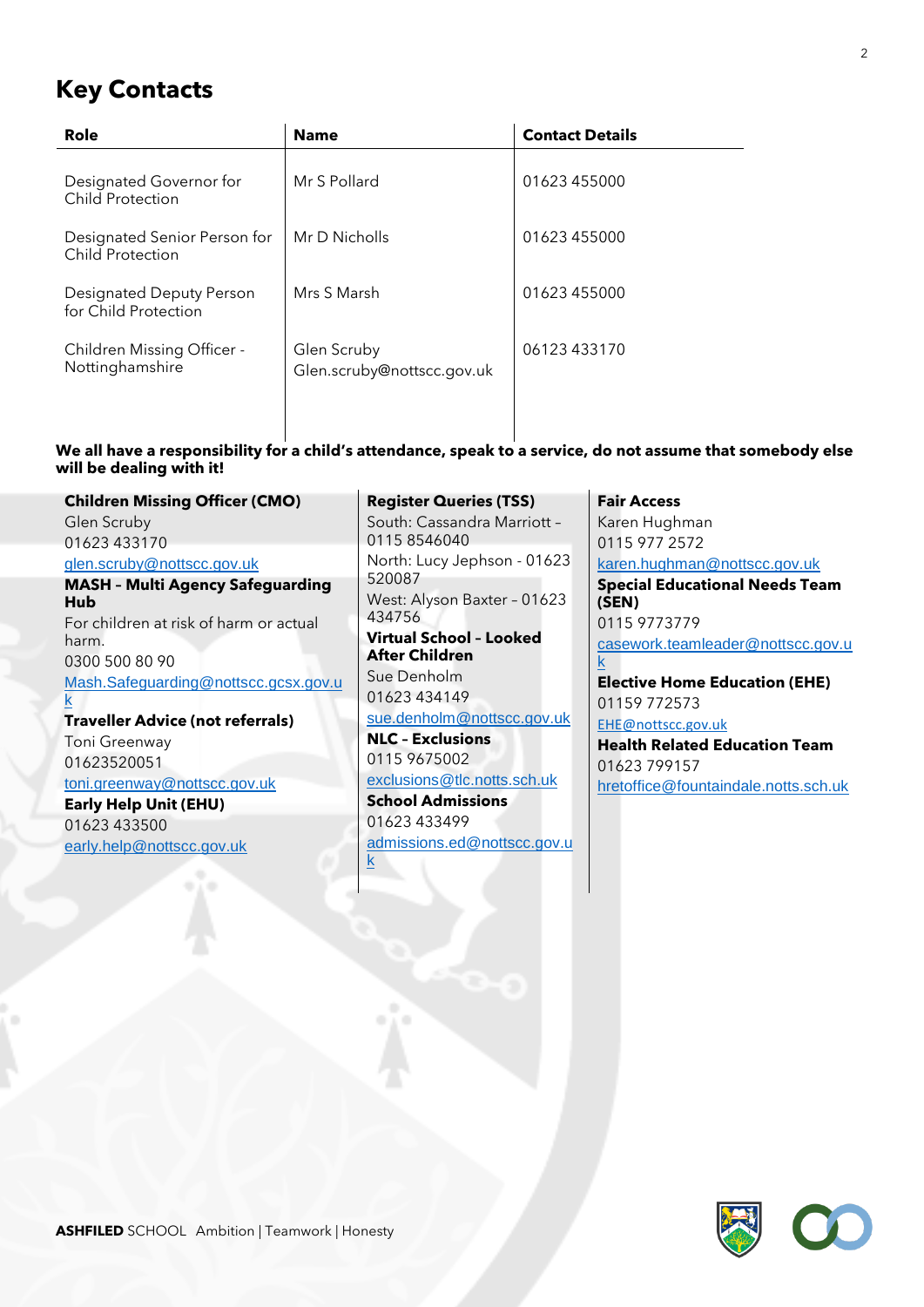# **Ashfield School Commitment**

These procedures apply to all staff, governors and volunteers working in the school and takes into account statutory guidance provided by the Department for Education and local guidance issued by the Nottinghamshire Safeguarding Children Board.

We will ensure that all staff/parents/carers are made aware of our responsibilities with regard to child protection procedures and how we will safeguard and promote the welfare of their children and ensure that students attend full time education.

# **Definition - What is meant by the term missing education?**

Children or Young People are deemed to be 'missing education' if they are of compulsory school age (5 - 16) and fit into at least one of the following criteria:

- They are not on the roll of a school
- They are not receiving a suitable education otherwise than being at school (e.g. at home, privately or in an alternative provision)

Children or Young People are deemed to be at risk of 'Missing Education' if they have been out of their educational provision for a period of four weeks or more.

# **At what point could a child go 'missing' from education?**

Children can go missing either when they fail to register with a school, or when they fall out of the education system and there is no process in place to identify them and ensure they re-engage with the appropriate provision (which may include services outside of school to meet their needs). Their personal circumstances or those of their families may contribute to the withdrawal process and the failure to make a successful transition to their next school.

For example they may:

- Fail to start at an appropriate provision therefore never enter the system
- Cease to attend, for example due to an illegal exclusion or withdrawal from school; or
- Fail to complete a transfer between schools/educational providers (e.g. being unable to find a suitable school place after moving to a new LA area, or after leaving a custodial establishment)

# **Are some children more at risk of missing education than others?**

Some children are more at risk of missing education.

These are (this list is not exclusive):

- Children and young people under the supervision of the youth justice system
- Children from families fleeing domestic violence
- Children of homeless families, perhaps living in temporary accommodation, houses of multiple occupancy or Bed and Breakfast
- Young runaways
- Children in families involved in anti-social behaviour
- Children affected by substance and/or alcohol misuse
- Unaccompanied asylum seekers; children of refugees and asylum seeking families
- Children in new immigrant families, who are not yet established in the UK & may not have fixed addresses
- Children of migrant worker families (who may not be familiar with the education system)
- Children of families who can be highly mobile, e.g parents in the armed forces, Gypsy, Roma and Traveler families
- Children who do not receive a suitable education whilst being educated at home

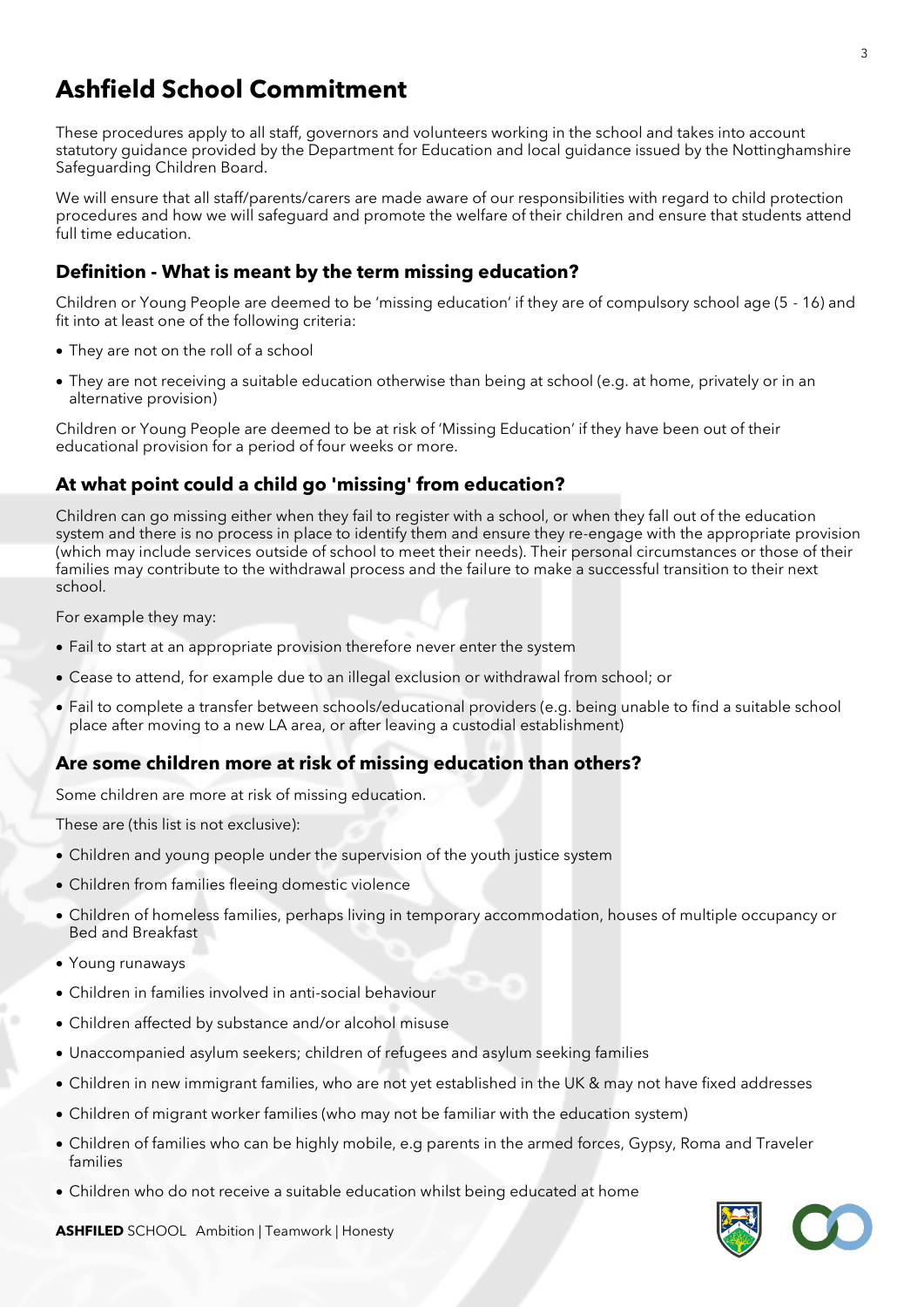- Children who have been bullied
- Children who have suffered discrimination on the grounds of race, faith, gender, disability or sexuality
- Children at risk of sexual exploitation, including children who have been trafficked to, or within the UK
- Children at risk of 'honor' based violence including forced marriage or female genital mutilation
- Looked after children/children in care;
- children who go missing from care
- Children who are privately fostered
- Young carers
- Teenage parents
- Children who are permanently excluded from school, particularly those excluded unlawfully e.g. for problematic behavior or offending
- Children whose parents take them abroad for a prolonged period
- Children who were registered with a school that has closed, and have not made the transition to another school
- Children of parents with mental health problems
- Children of parents with learning difficulties
- Children with long term medical or emotional problems

# **Steps to be taken if a student is leaving a school.**

Details of the new school, and any forwarding details should be gained. The student should not be off rolled until the new school has made contact and confirmation is received of a successful transfer. If there are concerns that the student has not been enrolled within 10 school days then this should be referred to the Children Missing Officer.

# **Elective Home Education - if a parent wishes to home educate their child.**

Parents will need to write to the Headteacher expressing that you wish to do this, when from , where and why. This should only happen following a conversation between school and parent/carer. The school should then make contact with EHE Team.

# **What is the CME Team?**

The Children Missing in Education Team will:

- Receive and process referrals from an individual and/or agency
- Track and monitor Nottinghamshire children who are missing, or at risk of missing, education
- Track and monitor children and young people who leave the county without a forwarding school
- Refer onto other services as appropriate e.g. Children's Social Care

#### **Steps to take when referring a child/young person to Child Missing In Education Team.**

- Do school have safeguarding concerns? If so, please provide details and contact children's social care if urgent.
- When was the last day the child/young person was in school?
- Have all emergency contacts been exhausted? addresses, telephone numbers (call / text), e-mail addresses of parents/carers, relatives, friends, work contacts,
- extended family (abroad if available)
- Have you completed checks with known services? Is the young person open to: CSC, TSS, SEN, Health/School Nurse, School Admissions, CAFCASS
- Are there known siblings/family members attending another school?

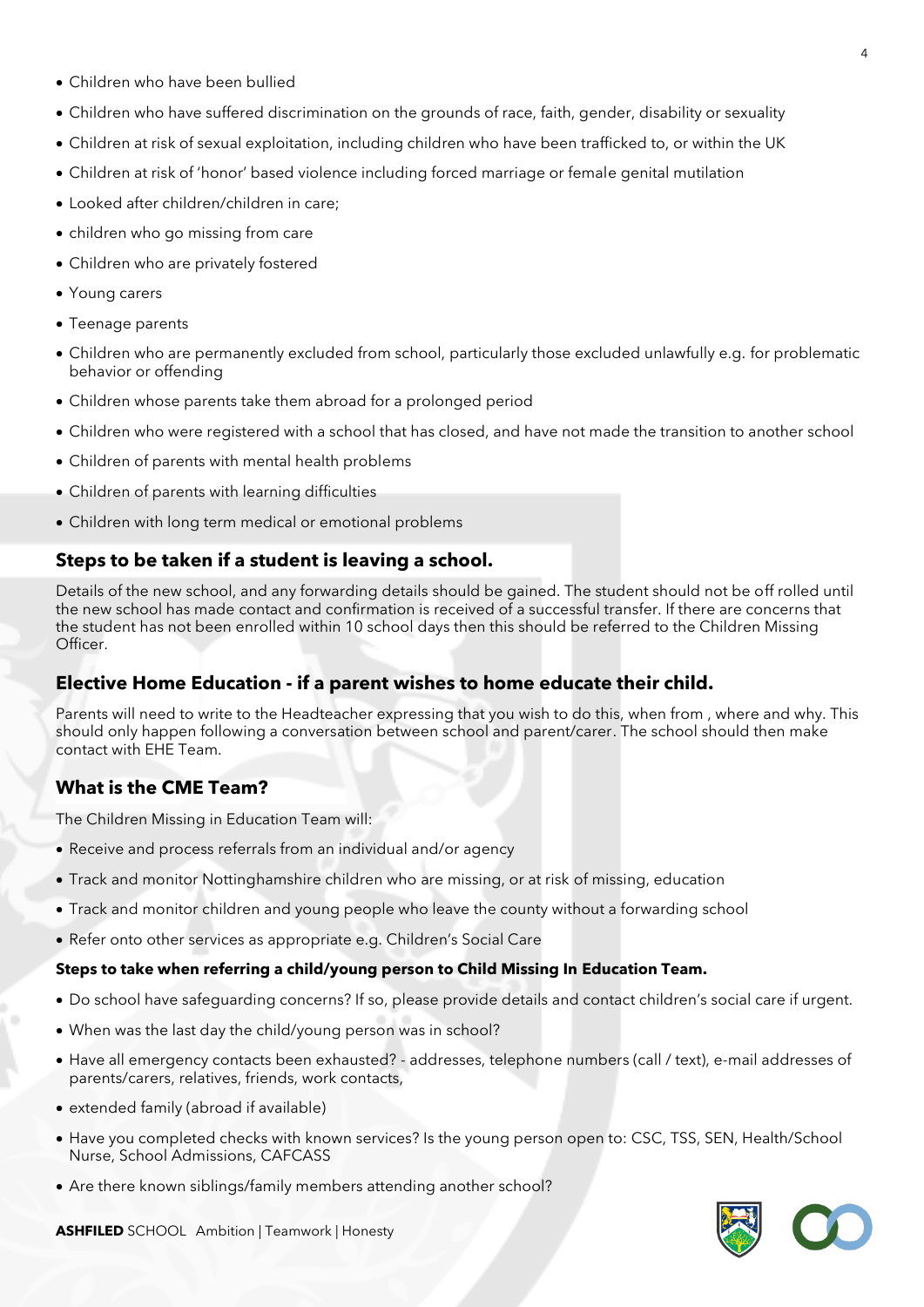- Have friends in school seen or heard from the young person? (speak to pupils discreetly, consider accessing social media)
- Home visits:
- check the property for any signs of life
- leave a note explaining why you are trying to make contact, what your expectations of them are, what actions will be taken should they not make contact
- visit during different times of the day
- have neighbours seen or heard from the family?

# **Home Visits**

Home visits will allow you to gain a sense as to whether the family are still living in Nottinghamshire, and if this is an attendance issue or child missing education in that

we do not know where the family are. Dependent on how well you know the family this could be completed by a door knock, explaining that you are concerned that the young person is not attending school or if unanswered looking for signs of life, does it appear like the family are still resident?

A colleague passing by the property on their way home from work could look for signs of life. A visit can be done after you have exhausted all the emergency telephone contacts, written to the family etc. – but an early visit may resolve the issue.

If school do not wish to complete a home visit one can be purchased through Targeted Support for £50. Please contact your linked Case Manager.

#### **In the event a child/young person has moved out of county and we not have a new school to forward the pupil file to.**

If a family has moved out of the area school should request from parent/carers the name of the child's new school and new family address. If a school place is not yet

obtained please request the address and share this with CMO who will liaise with colleagues in the area who will confirm local applications or arrange a visit to discuss

the young person's education whilst in their area. Once confirmed they are known to the new area they become the responsibility of the new LA closing all involvement

for Notts. The pupil file can be transferred once a new school is identified.

#### **In the event a child is allocated a place at the school and does not arrive.**

If a child has been allocated a place at your school and they do not arrive as expected they must be placed on the register from the expected date, please follow your

attendance procedures. It is important that these children do not fall through the net. Be mindful of any language barriers.

# **In the event that a child is leaving my school and moving abroad.**

For children who move abroad, CME would as a minimum, request the address that the child would be living at along with the school they will be attending, without this a

referral would need to be made to CMO – we can't record "moved abroad", "Poland" etc. without clear confirmation.

If there were safeguarding concerns school would need to raise them without delay.

School would need to consider the reason for the move i.e. is it a planned move? Is it work related? Are there known family abroad? Have parents been open and

informative? Have peers spoken to the child via social media since moving abroad etc. (discreetly).

School should request in writing from parents the details of the new address and name of school etc. (school will hopefully have sufficient contact details other than just



**ASHFILED** SCHOOL Ambition | Teamwork | Honesty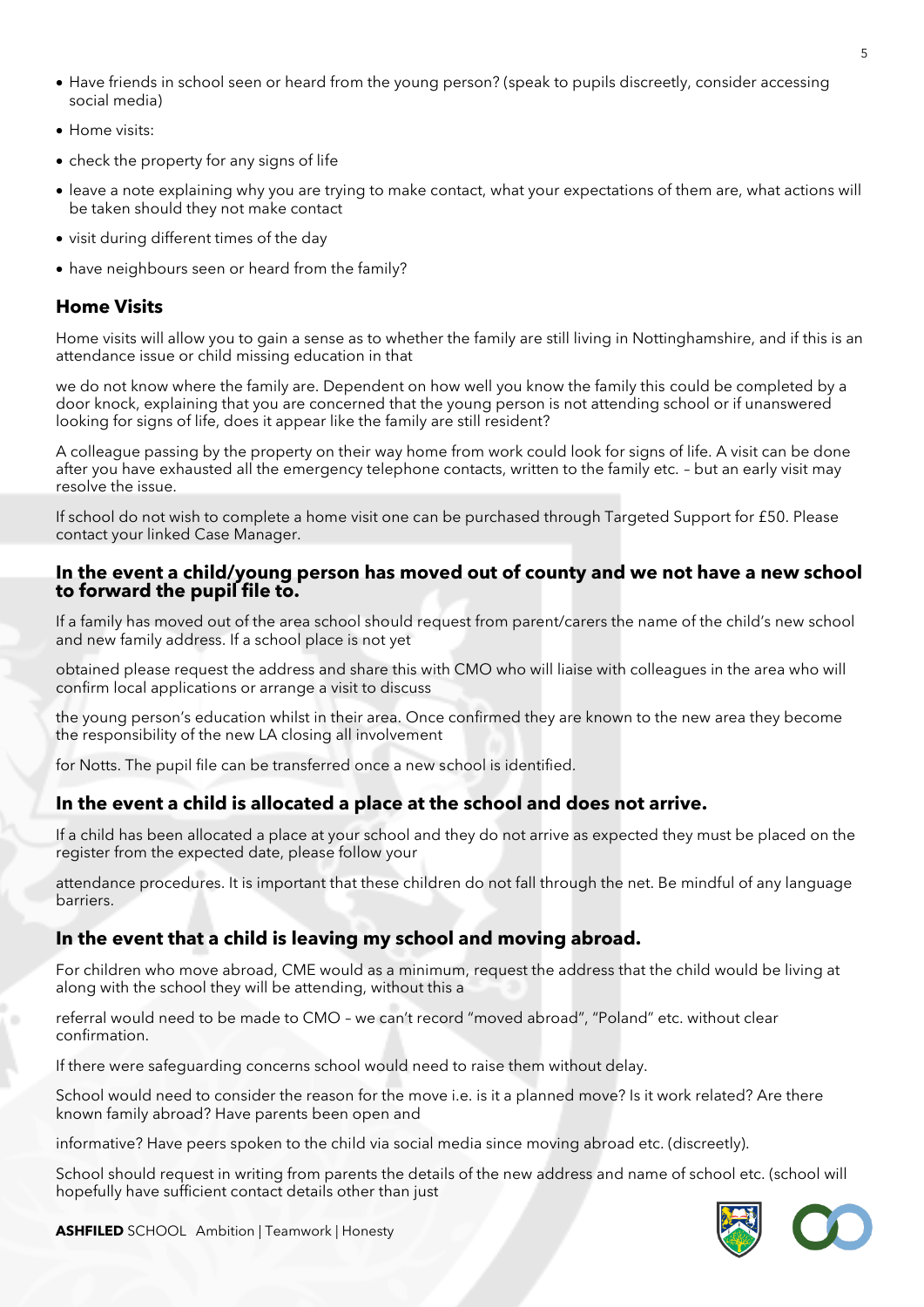mum and dad's phone numbers, i.e. friends/family in the UK, e-mail addresses, work contacts etc.)

If there are no safeguarding concerns and school have the above information the pupil file should remain with the UK school. A copy of the most recent reports would be

provided to parents to give to the new school.

Where possible we would ask school to make every effort to confirm the young person's attendance at their new school (there is usually a colleague who can speak

English), but we would need to be mindful of how we do this (usually via telephone), e-mail would not be secure to share confidential information.

#### **If a young person is open to a social worker or attending a refuge - attendance procedures.**

It is important that school have a good relationship with social workers, liaising / sharing information accordingly, but continue to follow internal attendance procedures,

school should not rely on the child's social worker to inform CMO etc.

### **When can a young person be removed from roll.**

Children remain on the school roll until their new school is confirmed or confirmation is received from CMO that the child/young person is known to another local authority with their CME team taking responsibility for the case. This will ensure that the young person does not slip between services/authorities. Do not phone admissions teams across the country waiting for children to arrive in a school.

If a child has moved within Nottinghamshire and is living outside of a reasonable distance to travel to their previous school this should be communicated to the CMO.



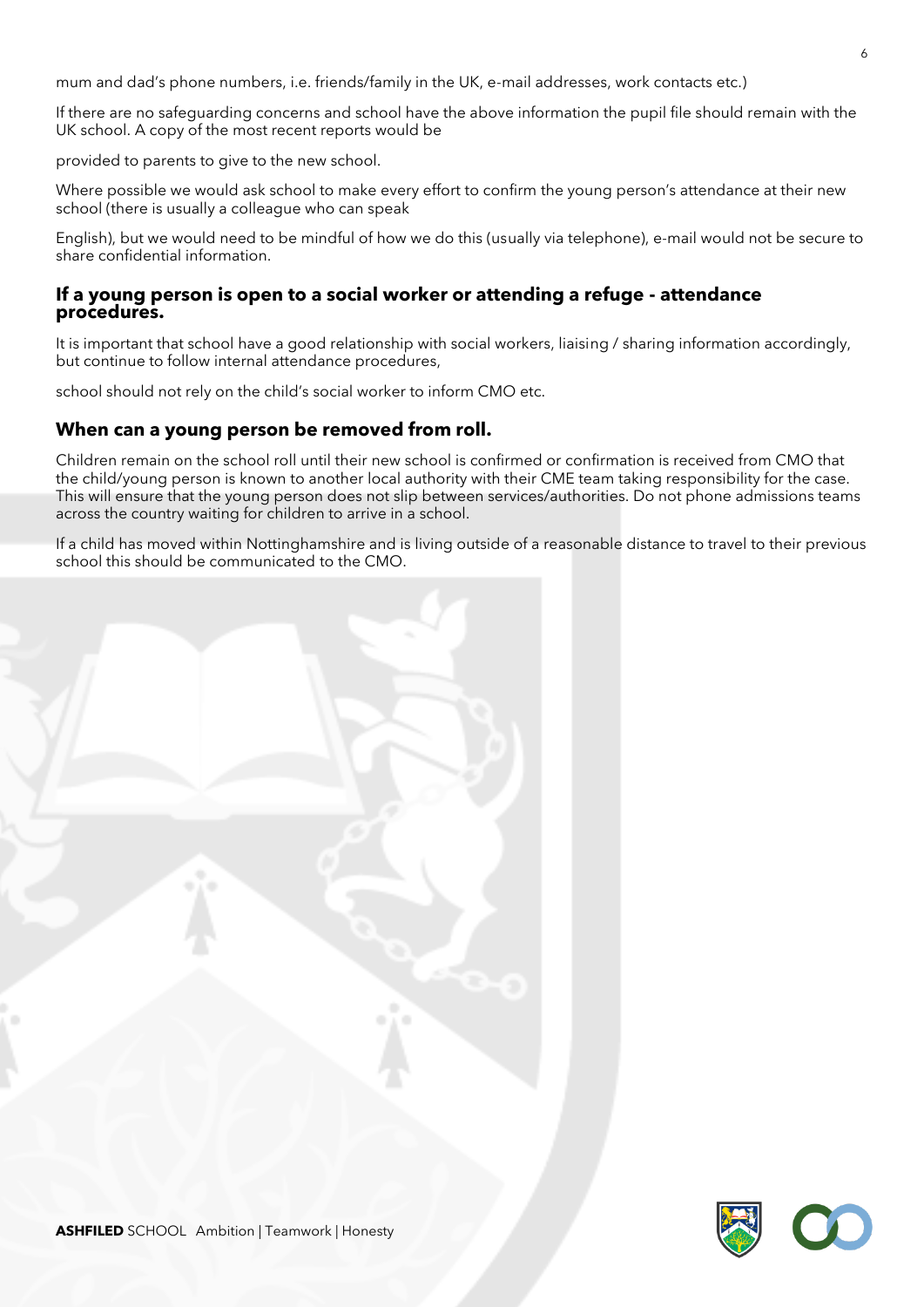#### GUIDANCE FOR HEAD TEACHERS AND BUSINESS MANAGERS WHERE CHILDREN ARE AT RISK OF MISSING EDUCATION



Days 0-10 and 10-20 are guidelines. If all checks are carried out and evidenced referral to Children Missing Officer could be made earlier.